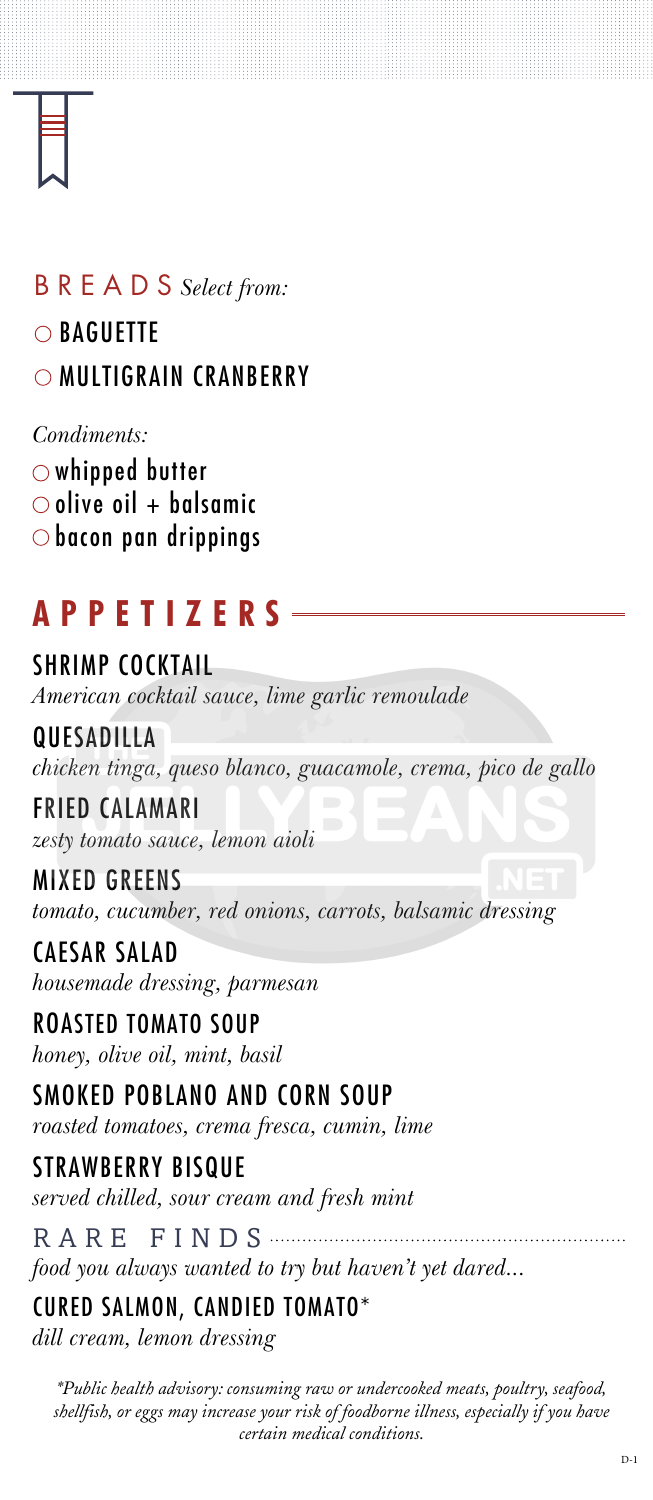# **M A I N S**

#### SWEET & SOUR SHRIMP

*tangy sauce, scallion garlic fried rice*

GRILLED MAHI MAHI *pumpkin and okra stew, tomato relish*

ROAST CHICKEN *Bourbon glaze, grilled zucchini, skillet potatoes*

BRAISED BEEF BRISKET *garlic cheddar mash, roasted vegetables*

VEGETABLE LASAGNA *roasted vegetables, spinach, ricotta, tomato ragu*

FEATURED INDIAN VEGETARIAN *lentils, basmati rice, papadam and raita*

# FROM THE GRILL

GRILLED SALMON\*

*lemon pepper marinade, sautéed vegetables, buttered potatoes*

#### GRILLED CHICKEN BREAST

*garlic & herbs, sautéed vegetables, buttered potatoes*

### BROILED STRIP LOIN STEAK\*

*creamy peppercorn sauce, sautéed vegetables, buttered potatoes* 

## STEAKHOUSE SELECTION

*\*Public health advisory: consuming raw or undercooked meats, poultry, seafood, shellfish, or eggs may increase your risk of foodborne illness, especially if you have certain medical conditions.*

*great seafood and premium aged USDA beef, seasoned and broiled to your exact specifications. a surcharge of \$ 20 applies to each entrée*

BROILED LOBSTER TAIL *served with drawn butter*

SURF & TURF\* *lobster tail & grilled filet mignon*

BROILED FILET MIGNON\*

*9 oz. premium aged beef*

NEW YORK STRIP LOIN STEAK\* *14-oz. of the favorite cut for steak lovers*

### BONSAI SUSHI SHIP \* (FOR 2) \$18.00

*California roll, Bang Bang Bonsai roll, 6 pcs assorted sushi (tuna, salmon, shrimp), side salad*

# **SAUCE**

**BONSAI** 

Sushi

#### · chimichurri · · béarnaise · peppercorn sauce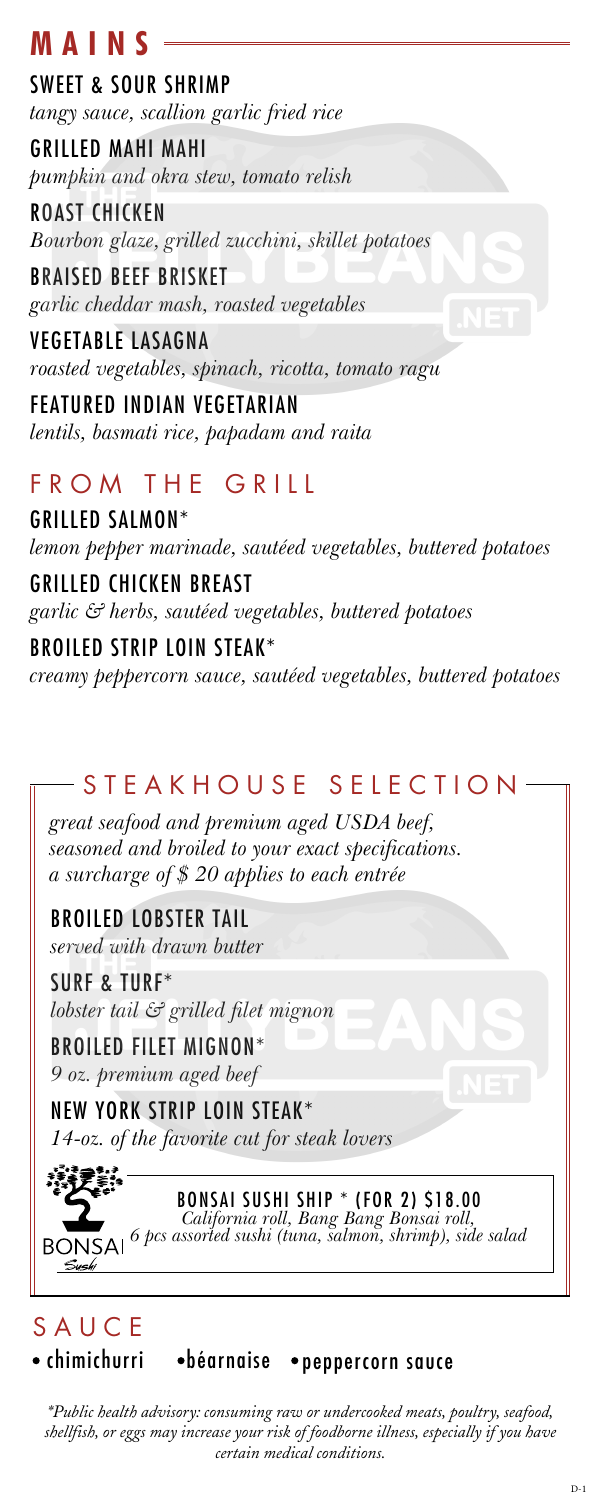# **DESSERT**

TIRAMISU *mascarpone, lady finger, espresso, cocoa* STRAWBERRY CREAM *chantilly cream, soy milk, toasted elderflower sponge -lower calories, no added sugar-*

CARNIVAL MELTING CHOCOLATE CAKE

FRESH TROPICAL FRUIT

SELECTION OF ICE CREAMS

CHEESE PLATE

## COFFEE AND TEA

CAPPUCCINO \$ 3.25

**LATTE S 3.25** 

ESPRESSO \$ 2.25

ART OF TEA " SELECTION \$ 1.95

*Please inform your server if you have any food allergies*